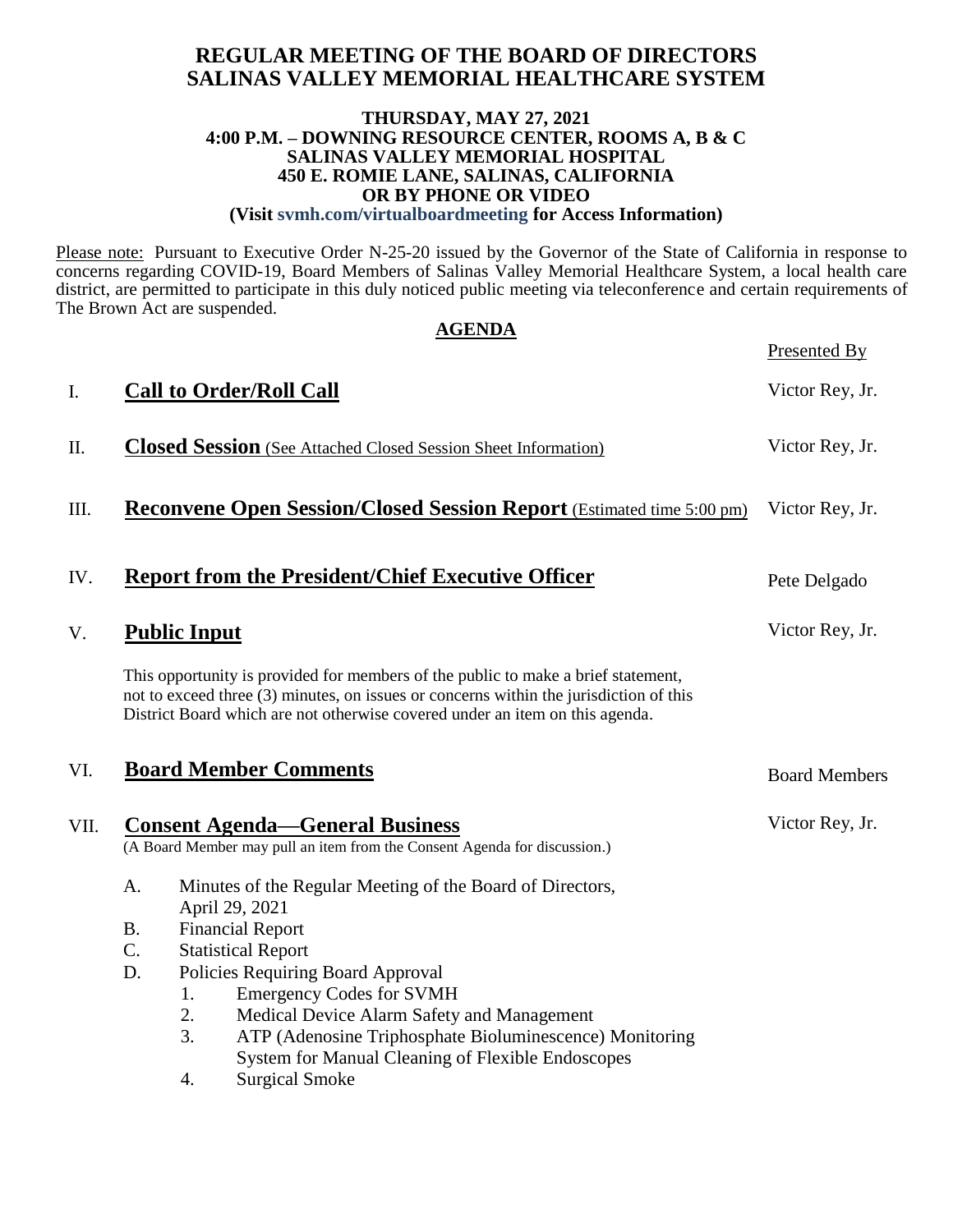- 5. Intra-Aortic Balloon Pump (IABP) Management
- 6. IV to PO Protocol
- 7. Administration of Investigational Medications in Clinical Research
- Board President Report
- ▶ Board Questions to Board President/Staff
- > Motion/Second
- $\triangleright$  Public Comment
- $\triangleright$  Board Discussion/Deliberation
- $\triangleright$  Action by Board/Roll Call Vote

# VIII. **Reports on Standing and Special Committees**

|     | A.        | <b>Quality and Efficient Practices Committee - Minutes from the</b><br>May 24, 2021 Quality and Efficient Practices Committee meeting<br>have been provided to the Board. Additional Report from<br>Committee Chair, if any.                                                                                                                                                                                                                                                           | Juan Cabrera                  |
|-----|-----------|----------------------------------------------------------------------------------------------------------------------------------------------------------------------------------------------------------------------------------------------------------------------------------------------------------------------------------------------------------------------------------------------------------------------------------------------------------------------------------------|-------------------------------|
|     | <b>B.</b> | <b>Finance Committee - Minutes from the May 24, 2021 Finance</b><br>Committee meeting have been provided to the Board. Two<br>proposed recommendations have been made to the Board.                                                                                                                                                                                                                                                                                                    | <b>Richard Turner</b>         |
|     |           | 1.<br>Recommend Board Approval of Project Funding for the SVMHS<br><b>Retail Pharmacy Project</b><br>$\triangleright$ Committee Chair Report<br>> Board Questions to Committee Chair/Staff<br>$\triangleright$ Motion/Second<br>$\triangleright$ Public Comment<br>$\triangleright$ Board Discussion/Deliberation<br>> Action by Board/Roll Call Vote<br>2.<br>Recommend Board Approval of Fiscal Year 2022 Operating and<br>Capital Budget<br>$\triangleright$ Committee Chair Report |                               |
|     |           | > Board Questions to Committee Chair/Staff<br>$\triangleright$ Motion/Second<br>$\triangleright$ Public Comment<br>$\triangleright$ Board Discussion/Deliberation<br>> Action by Board/Roll Call Vote                                                                                                                                                                                                                                                                                  |                               |
|     | C.        | <b>Community Advocacy Committee – Minutes from the May 25,</b><br>2021 Community Advocacy Committee have been provided to the<br>Board. Additional Report from Committee Chair, if any.                                                                                                                                                                                                                                                                                                | Regina M. Gage                |
| IX. |           | <b>Report on Behalf of the Medical Executive Committee (MEC)</b><br><b>Meeting of May 13, 2021, and Recommendations for Board</b><br><b>Approval of the following:</b>                                                                                                                                                                                                                                                                                                                 | Rachel McCarthy<br>Beck, M.D. |

- A. From the Credentials Committee:
	- 1. Credentials Committee Report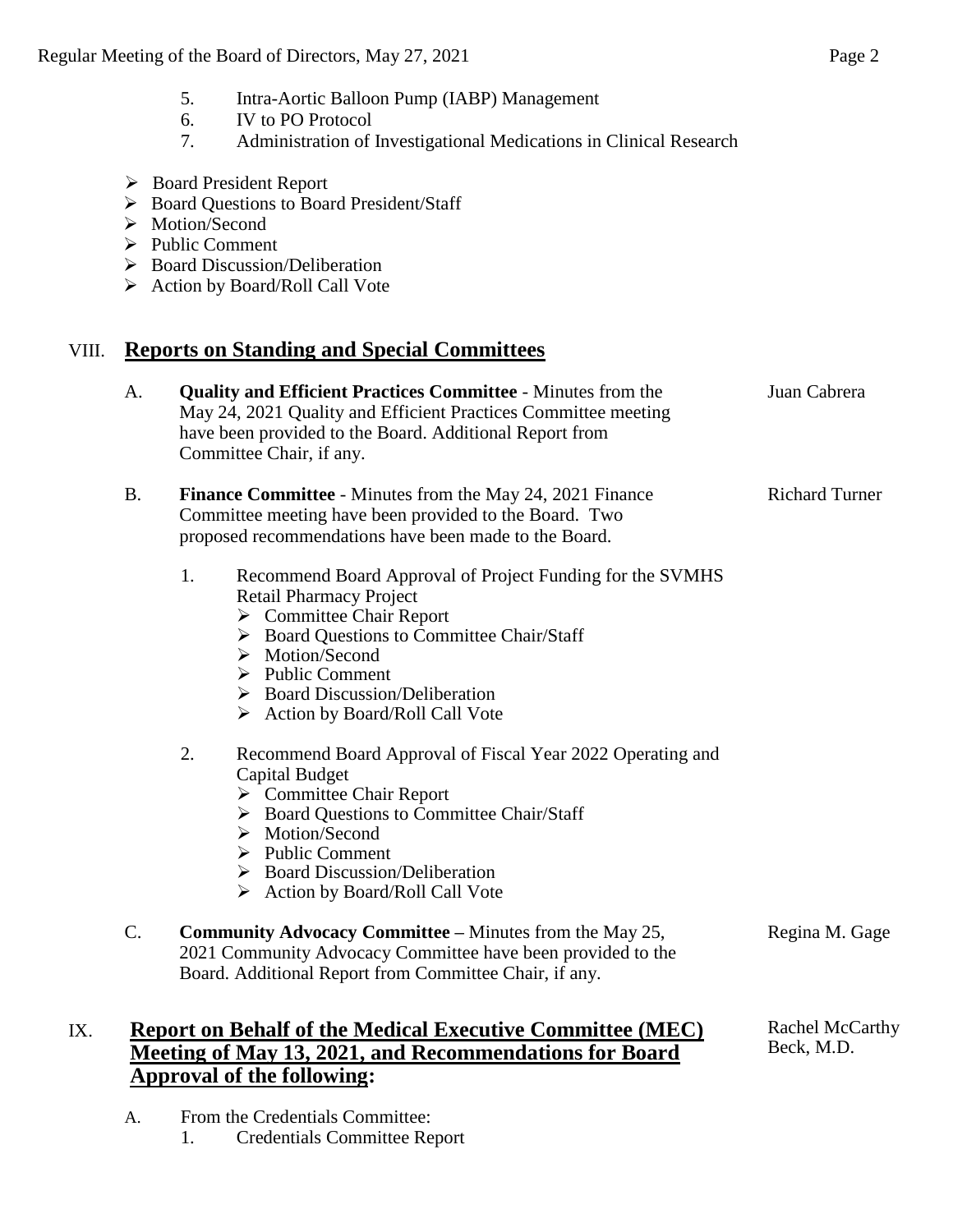- B. From the Interdisciplinary Practice Committee:
	- 1. Interdisciplinary Practice Committee Report
- C. Rules and Regulations
	- 1. Ongoing Professional Practice Evaluation (OPPE) Policy Amendment
	- 2. Telemedicine Credentialing Policy Amendment
- Chief of Staff Report
- $\triangleright$  Board Questions to Chief of Staff
- > Motion/Second
- $\triangleright$  Public Comment
- ▶ Board Discussion/Deliberation
- $\triangleright$  Action by Board/Roll Call Vote

#### X. **Extended Closed Session** (if necessary) (See Attached Closed Session Sheet Information)

Victor Rey, Jr.

XI. **Adjournment** – The next Regular Meeting of the Board of Directors is scheduled for **Thursday, June 24, 2021, at 4:00 p.m.**

The complete Board packet including subsequently distributed materials and presentations is available at the Board Meeting and in the Human Resources Department of the District. All items appearing on the agenda are subject to action by the Board. Staff and Committee recommendations are subject to change by the Board.

Notes: Requests for a disability related modification or accommodation, including auxiliary aids or services, in order to attend or participate in a meeting should be made to the Executive Assistant during regular business hours at 831-755-0741. Notification received 48 hours before the meeting will enable the District to make reasonable accommodations.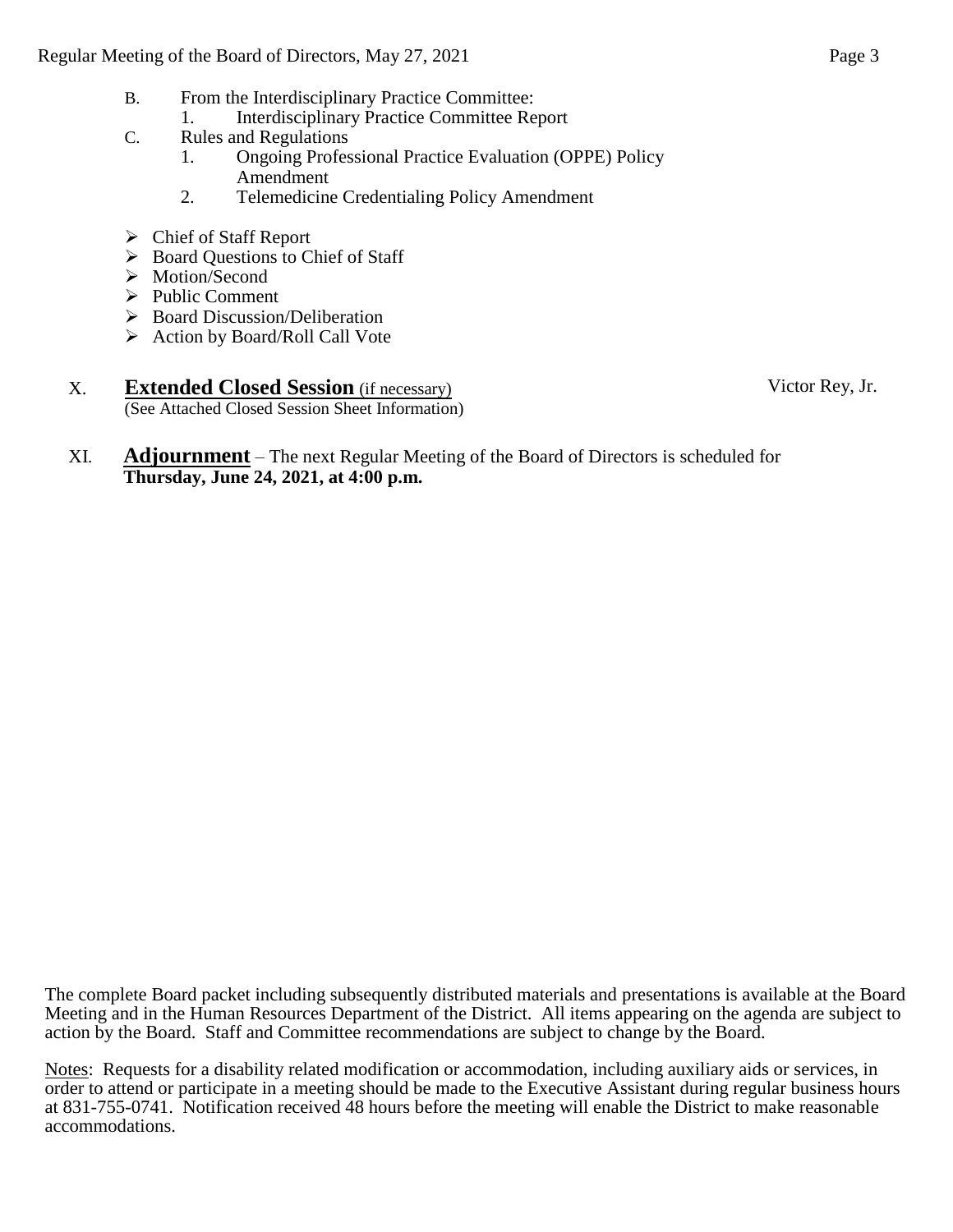### **SALINAS VALLEY MEMORIAL HEALTHCARE SYSTEM BOARD OF DIRECTORS AGENDA FOR CLOSED SESSION**

Pursuant to California Government Code Section 54954.2 and 54954.5, the board agenda may describe closed session agenda items as provided below. No legislative body or elected official shall be in violation of Section 54954.2 or 54956 if the closed session items are described in substantial compliance with Section 54954.5 of the Government Code.

## **CLOSED SESSION AGENDA ITEMS**

# **[ ] LICENSE/PERMIT DETERMINATION**

(Government Code §54956.7)

**Applicant(s)**: (Specify number of applicants)

#### **[ ] CONFERENCE WITH REAL PROPERTY NEGOTIATORS** (Government Code §54956.8)

**Property:** (Specify street address, or if no street address, the parcel number or other unique reference, of the real property under negotiation):

**Agency negotiator:** (Specify names of negotiators attending the closed session):

**Negotiating parties**: (Specify name of party (not agent): **Under negotiation:** (Specify whether instruction to negotiator will concern price, terms of payment, or both):

# **[ ] CONFERENCE WITH LEGAL COUNSEL-EXISTING LITIGATION**

(Government Code §54956.9(d)(1))

**Name of case:** (Specify by reference to claimant's name, names of parties, case or claim numbers):

<u>, or</u> **Case name unspecified:** (Specify whether disclosure would jeopardize service of process or existing settlement negotiations):

### **[ ] CONFERENCE WITH LEGAL COUNSEL-ANTICIPATED LITIGATION** (Government Code §54956.9)

Significant exposure to litigation pursuant to Section 54956.9(d)(2) or (3) (Number of potential cases):

Additional information required pursuant to Section 54956.9(e):

Initiation of litigation pursuant to Section 54956.9(d)(4) (Number of potential cases):

# **[ ] LIABILITY CLAIMS**

(Government Code §54956.95)

**Claimant:** (Specify name unless unspecified pursuant to Section 54961):

# **Agency claimed against**: (Specify name):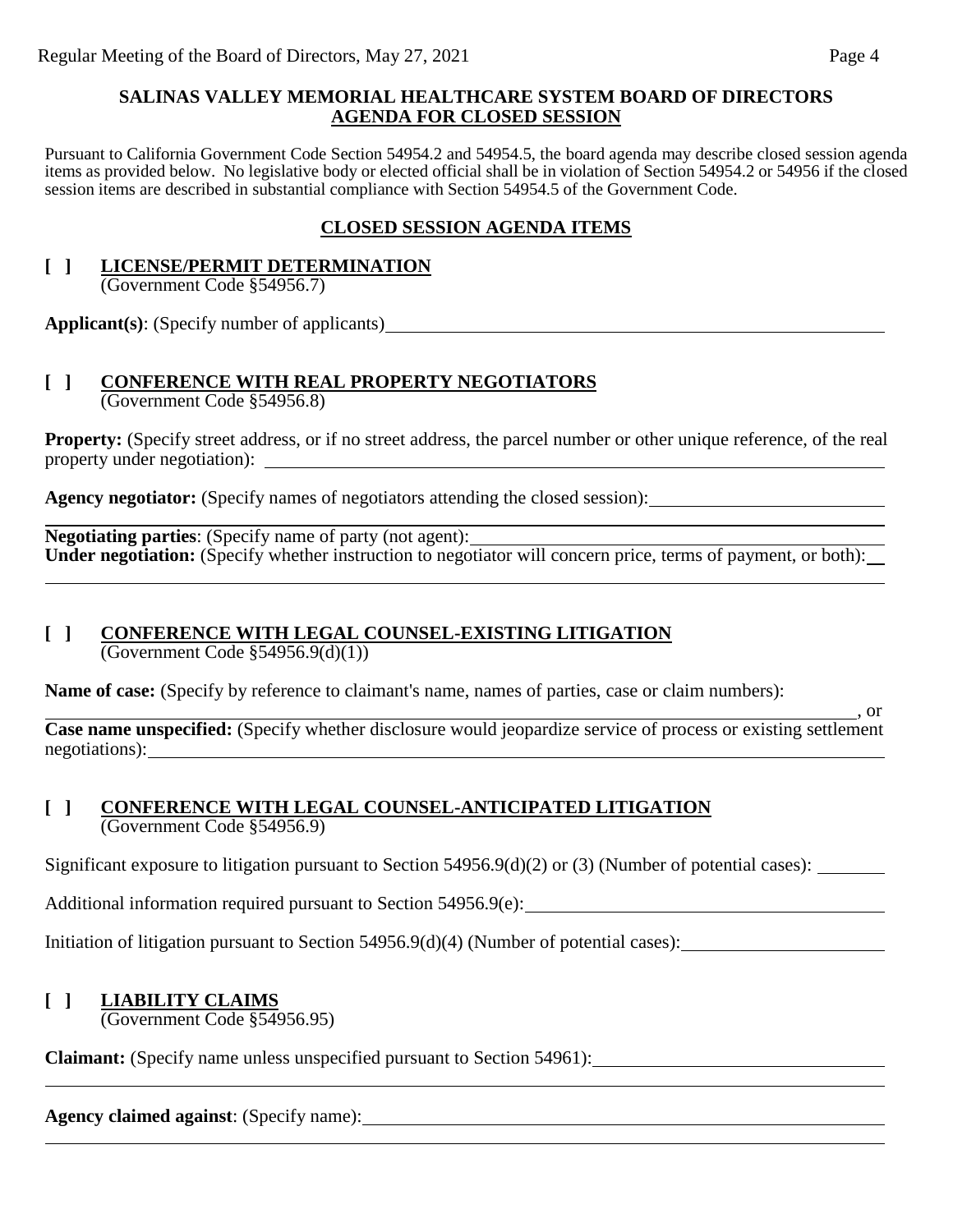#### **[ ] THREAT TO PUBLIC SERVICES OR FACILITIES** (Government Code §54957)

**Consultation with**: (Specify name of law enforcement agency and title of officer):

# **[ ] PUBLIC EMPLOYEE APPOINTMENT**

(Government Code §54957)

**Title**: (Specify description of position to be filled):

# **[ ] PUBLIC EMPLOYMENT**

(Government Code §54957)

**Title:** (Specify description of position to be filled):

#### **[ ] PUBLIC EMPLOYEE PERFORMANCE EVALUATION** (Government Code §54957)

**Title:** (Specify position title of employee being reviewed):

# **[ ] PUBLIC EMPLOYEE DISCIPLINE/DISMISSAL/RELEASE**

(Government Code §54957)

(No additional information is required in connection with a closed session to consider discipline, dismissal, or release of a public employee. Discipline includes potential reduction of compensation.)

#### **[ ] CONFERENCE WITH LABOR NEGOTIATOR** (Government Code §54957.6)

**Agency designated representative:** (Specify name of designated representatives attending the closed session):

**Employee organization**: (Specify name of organization representing employee or employees in question):

 $\overline{\phantom{a}}$ , or

**Unrepresented employee**: (Specify position title of unrepresented employee who is the subject of the negotiations):

#### **[ ] CASE REVIEW/PLANNING** (Government Code §54957.8)

l

(No additional information is required to consider case review or planning.)